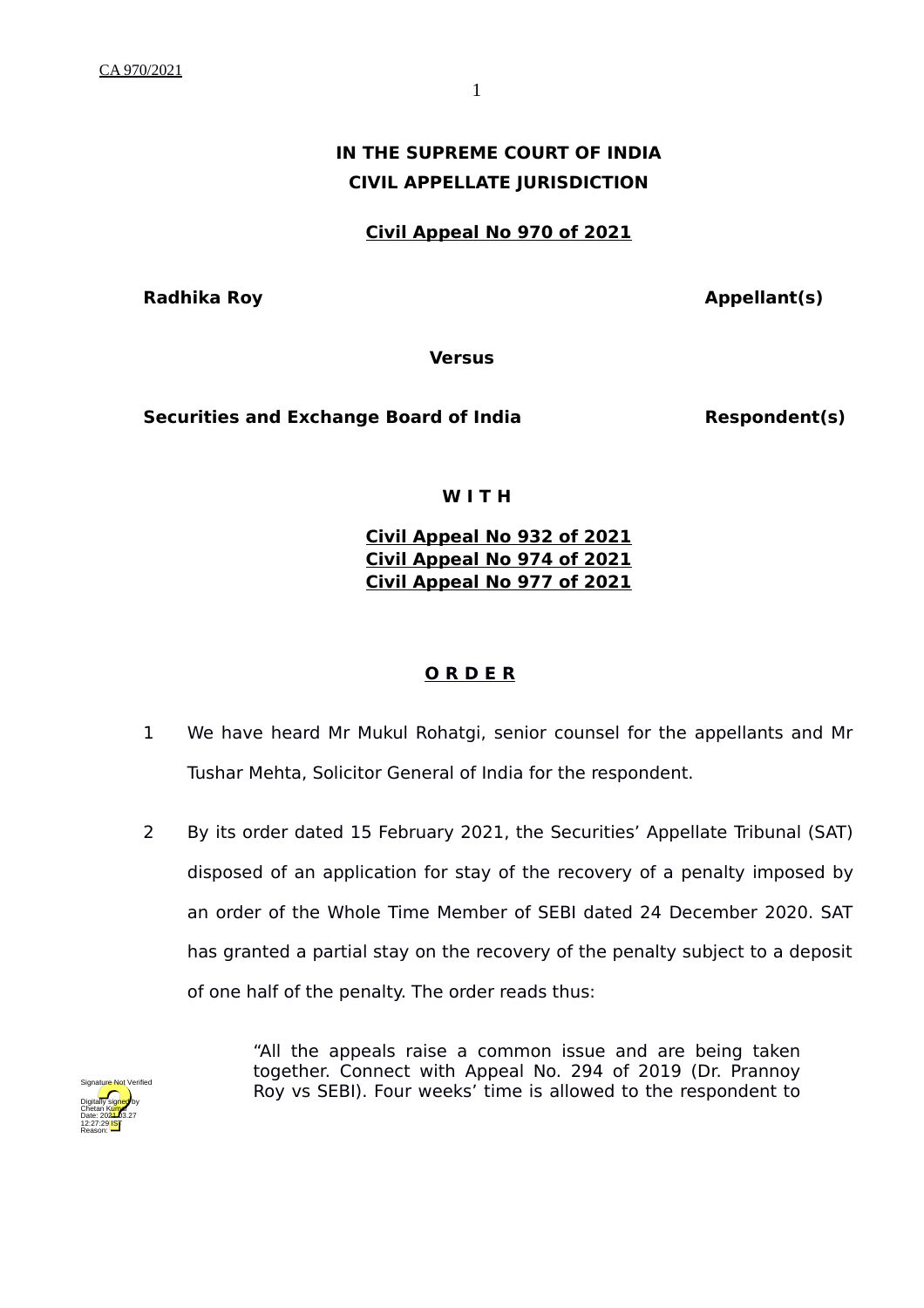2. In the meanwhile, if the appellant deposits 50% of the amount minus interest within four weeks from today, the balance amount shall not be recovered during the pendency of the appeal."

- 3 SAT has furnished no reasons for its conditional order directing the deposit of half the penalty. SAT is amenable to the appellate jurisdiction of this court. Unreasoned orders do not facilitate judicial oversight by a superior court. We would have remitted the proceedings back to SAT. However, the appeals are slated to come up for final disposal on 6 April 2021. The Solicitor General requested the court not to indicate reasons for this order so as not to impinge upon the merits of the appeals. In order to obviate the expression of any opinion by this Court on merits, when the appeals are pending an adjudication which is to take place in the near future, we are not entering upon the rival contentions.
- 4 The order passed by the Tribunal on 15 February 2021 requiring a deposit of 50% of the penalty shall accordingly stand substituted by a direction that pending the hearing and final disposal of the appeals before SAT, there shall be a stay on the recovery of the penalties which have been imposed by the Whole Time Member of SEBI in the order dated 24 December 2020. Parties have agreed to cooperate in the disposal of the appeals by the Securities Appellate Tribunal.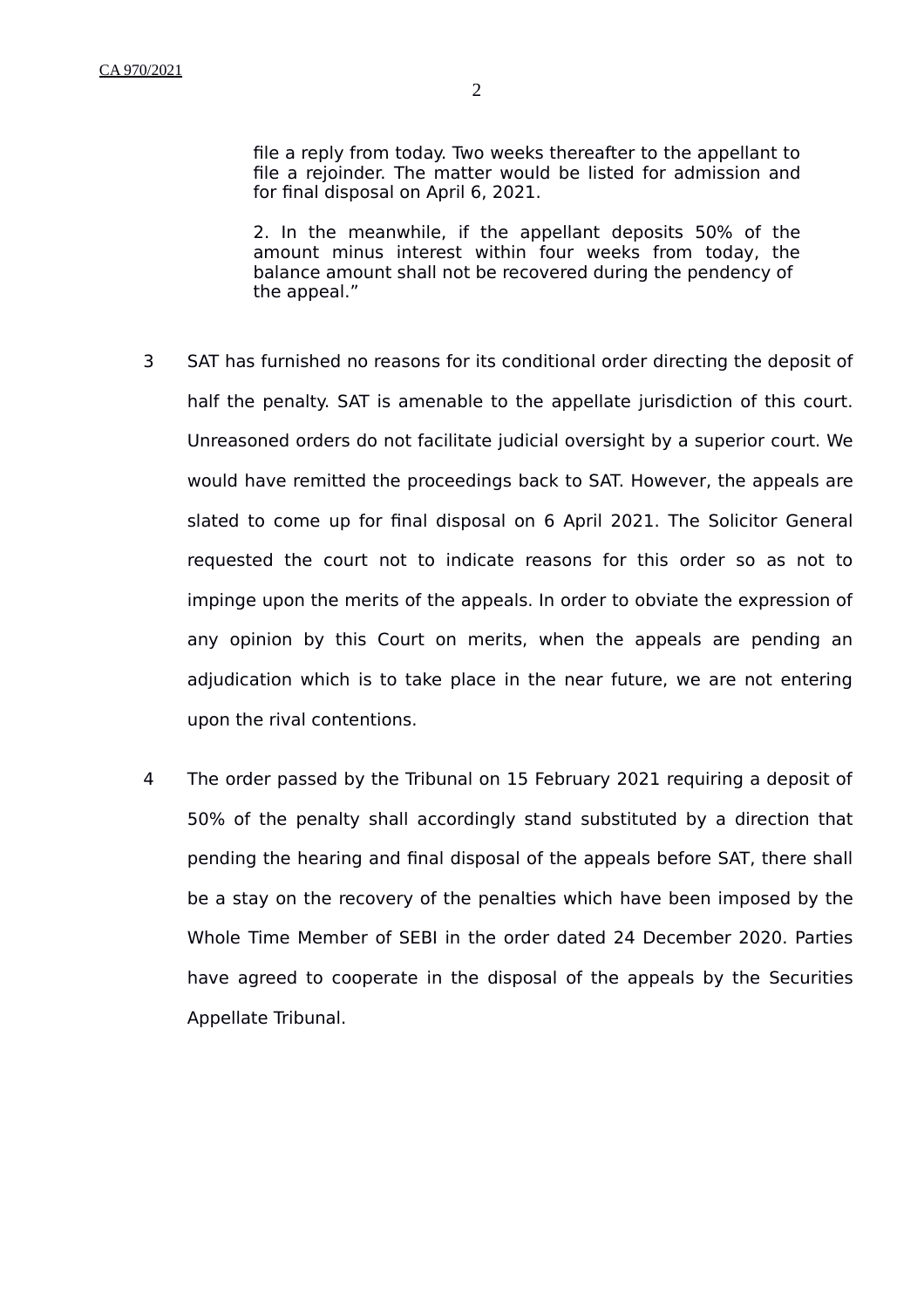- 5 The Civil Appeals are accordingly disposed of.
- 6 Pending applications, if any, stand disposed of.

**….....…...….......………………........J. [Dr Dhananjaya Y Chandrachud]**

**..…....…........……………….…........J. [M R Shah]**

New Delhi; March 26, 2021 CKB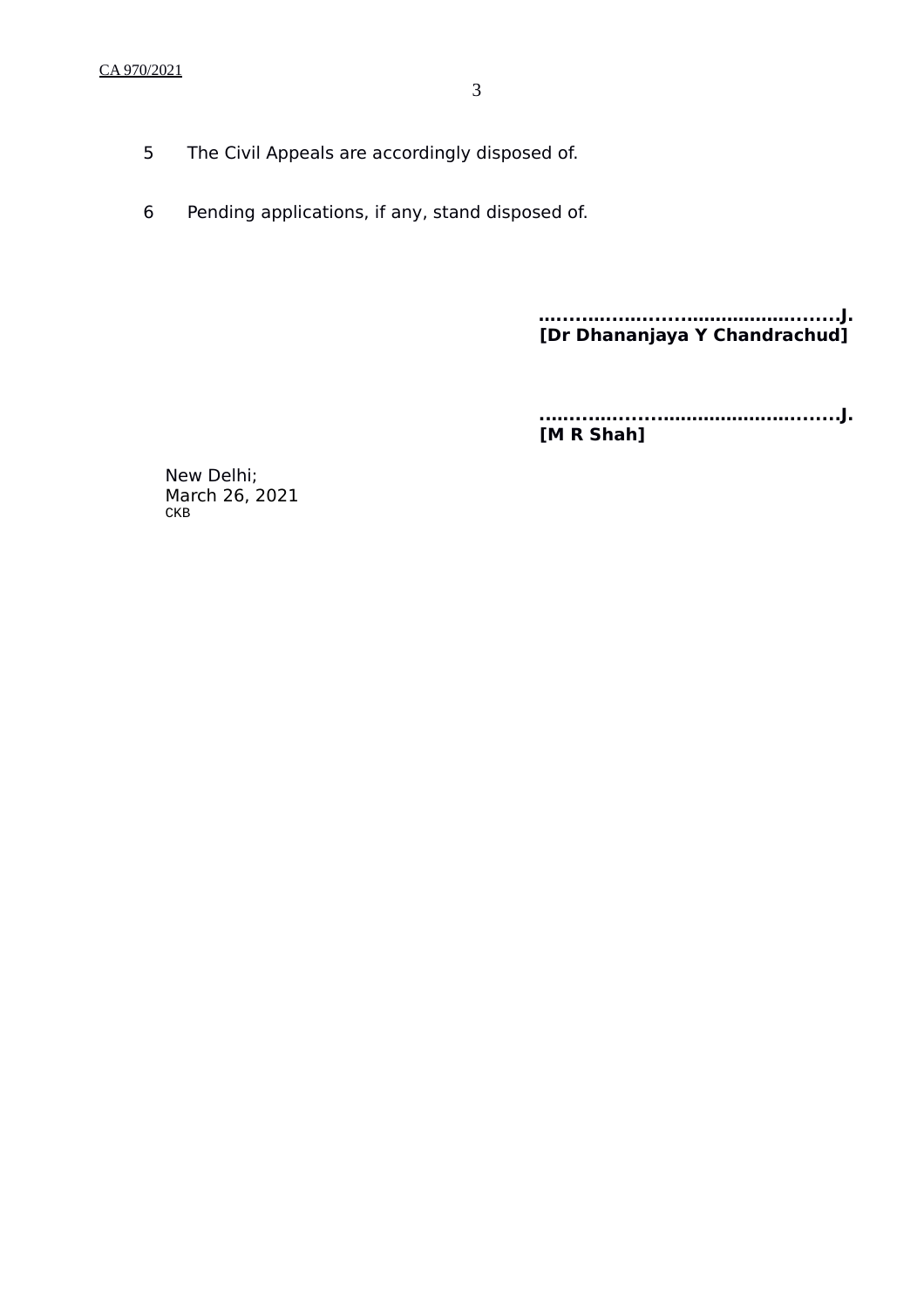## **ITEM NO.10 Court 5 (Video Conferencing) SECTION XVII**

#### **S U P R E M E C O U R T O F I N D I A RECORD OF PROCEEDINGS**

#### **Civil Appeal No.970/2021**

**RADHIKA ROY Apple 10 Apple 10 Apple 11 Apple 11 Apple 11 Apple 11 Apple 11 Apple 11 Apple 11 Apple 11 Apple 11 Apple 11 Apple 11 Apple 11 Apple 11 Apple 11 Apple 11 Apple 11 Apple 11** 

 **VERSUS**

**SECURITIES AND EXCHANGE BOARD OF INDIA Respondent(s)**

**(With appln.(s) for IA No.40948/2021-EXEMPTION FROM FILING C/C OF THE IMPUGNED JUDGMENT and IA No.40947/2021-STAY APPLICATION)**

**WITH C.A. No.932/2021 (XVII)**

**(With appln.(s) for IA No.40900/2021-EXEMPTION FROM FILING C/C OF THE IMPUGNED JUDGMENT and IA No.40898/2021-STAY APPLICATION and IA No.40897/2021-PERMISSION TO FILE ADDITIONAL DOCUMENTS/FACTS/ ANNEXURES)**

**C.A. No.974/2021 (XVII)**

**(With appln.(s) for IA No.41071/2021-EXEMPTION FROM FILING C/C OF THE IMPUGNED JUDGMENT and IA No.41068/2021-STAY APPLICATION) C.A. No.977/2021 (XVII)**

**(With appln.(s) for IA No.41289/2021-EXEMPTION FROM FILING C/C OF THE IMPUGNED JUDGMENT and IA No.41287/2021-STAY APPLICATION and IA No.41286/2021-PERMISSION TO FILE ADDITIONAL DOCUMENTS/FACTS/ ANNEXURES)**

**Date : 26-03-2021 These appeals were called on for hearing today.**

**CORAM :** 

 **HON'BLE DR. JUSTICE D.Y. CHANDRACHUD HON'BLE MR. JUSTICE M.R. SHAH**

|  | For Appellant(s) | Mr. Mukul Rohatgi, Sr. Adv.     |
|--|------------------|---------------------------------|
|  |                  | Ms. Anuradha Dutt, Adv.         |
|  |                  | Ms. Fereshte D Sethna, Adv.     |
|  |                  | Ms. Suman Yadav, Adv.           |
|  |                  | Mr. Abhishek Tilak, Adv.        |
|  |                  | Ms. B. Vijayalakshmi Menon, AOR |